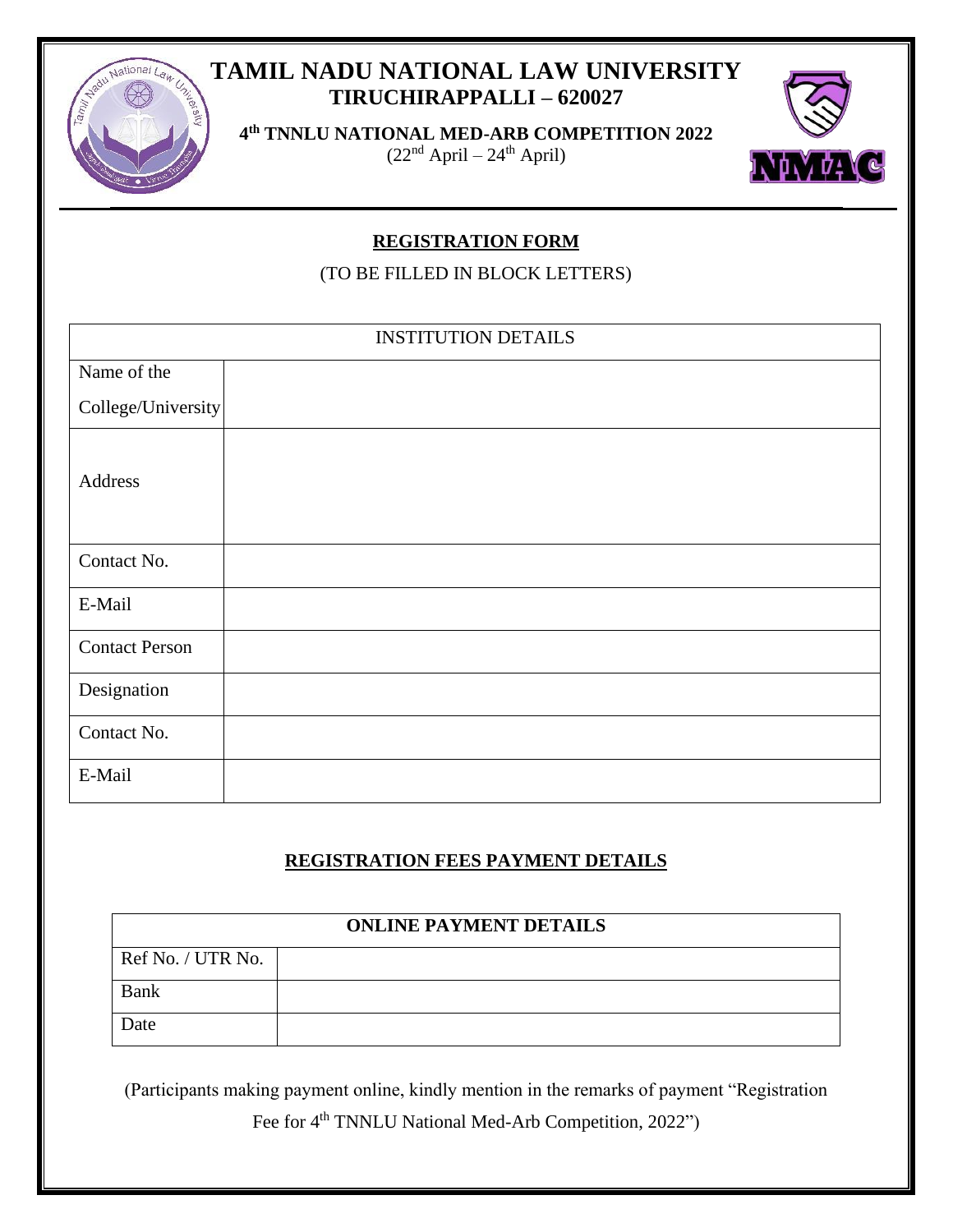# **TAMIL NADU NATIONAL LAW UNIVERSITY TIRUCHIRAPPALLI – 620027**



**4 th TNNLU NATIONAL MED-ARB COMPETITION 2022**  $(22<sup>nd</sup> April – 24<sup>th</sup> April)$ 



### **PARTICIPANTS' DETAILS**

| Participant   | Name and Year of<br><b>Study</b> | Gender | <b>Mobile No. and Email ID</b> | Photograph |
|---------------|----------------------------------|--------|--------------------------------|------------|
| Participant 1 |                                  |        |                                |            |
| Participant 2 |                                  |        |                                |            |
| Participant 3 |                                  |        |                                |            |

### **DECLARATION FORM**